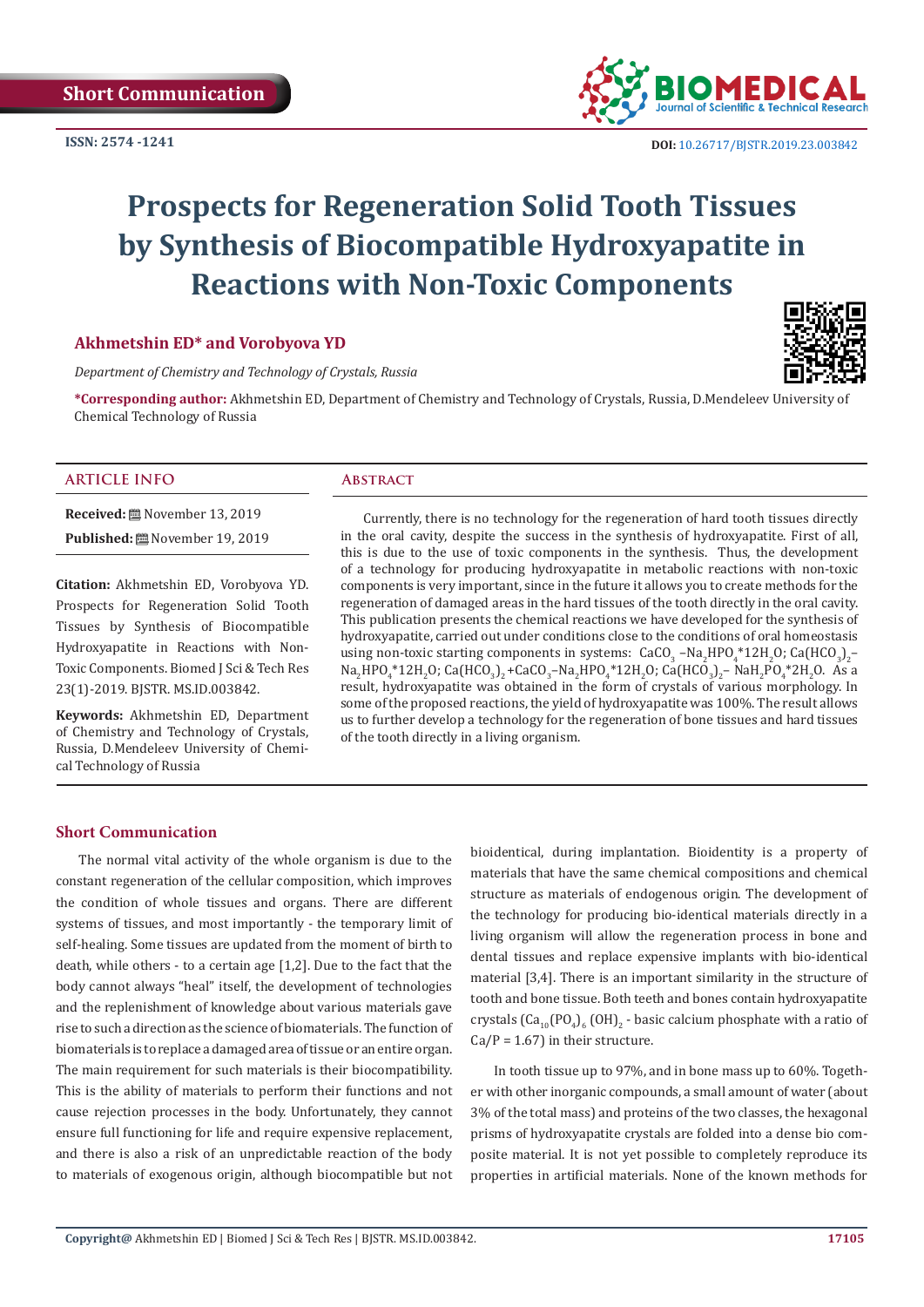producing hydroxyapatite is suitable for the regeneration of dental tissue in the oral cavity and bone tissue directly at the site of damage. Due to the fact that all the methods studied involve obtaining hydroxyapatite under specific conditions and further implanting in one form or another on areas of bone or dental tissue, most often - applying hydroxyapatite to implants made of various metals, ceramics, alloys in order to make these materials biocompatible [5- 7]. In attempts to synthesize hydroxyapatite close to endogenous origin, a material similar in composition to hydroxyapatite was obtained, this brushite is  $\text{CaHPO}_{4}^{\bullet}$ 2H $_{2}$ O, however, it is significantly inferior to hydroxypatite in terms of hardness (in brushite 2.5) and the solubility of brushite is much higher (in hydroxyapatite 0.003g/100ml), which also makes it impossible to use it as a regenerating compound [8]. An alternative is the synthesis of biocompatible hydroxyapatite with a hardness of 5 on the Mohs scale and a solubility of 0.0003g/l. Previously, reactions have been carried out to obtain biocompatible hydroxyapatite in the laboratory using non-toxic components [9,10]. Which already allows us to positively assess the prospects of such processes for subsequent use in order to regenerate dental and bone tissues.

#### **Experimental Part**

To obtain biocompatible hydroxyapatite in exchange reactions with non-toxic components, calcium carbonate powder was chosen as a donor CaCO<sub>3</sub>, solution Ca  $(HCO_3)_2$  and mixture CaCO<sub>3</sub> + Ca  $(HCO<sub>3</sub>)<sub>2</sub>$ ; sodium phosphate was a phosphate group donor  $Na<sub>2</sub>HPO<sub>4</sub>$ \*12H<sub>2</sub>O and  $NaH<sub>2</sub>PO<sub>4</sub>$ \*2H<sub>2</sub>O. The reactions were carried out under conditions close to the conditions of oral homeostasis, namely at a temperature of 26-29°C, at a pressure of 1 atmosphere using non-toxic starting components.

For conducting ion-exchange reactions, two main methods were chosen:

- a) Interaction of solutions of disubstituted sodium phosphates with a solution of calcium carbonate;
- b) Interaction of solutions of disubstituted sodium phosphates with a solution of calcium bicarbonate in various stoichiometric ratios.

All reactions performed were divided into series depending on the selected calcium donors and phosphate groups. Within the series, the experiments differed in the ratio of the starting components.

#### **Current reactions**

**Series 1:** Hydroxyapatite synthesis in system: Na<sub>2</sub>HPO<sub>4</sub>\*12H<sub>2</sub>O  $-$  CaCO<sub>2</sub>

**Series 2:** Hydroxyapatite synthesis in system:  $NAH_2PO_4^*2H_2O$  $-$  CaCO<sub> $3$ </sub>

**Series 3:** Hydroxyapatite synthesis in system:  $\text{Na}_2\text{HPO}_4^*12\text{H}_2\text{O}$ – Ca $(\text{HCO}_3)_{2}$ 

**Series 4:** Hydroxyapatite synthesis in system: Na<sub>2</sub>HPO<sub>4</sub>\*12H<sub>2</sub>O  $-Ca(HCO<sub>3</sub>)<sub>2</sub> + CaCO<sub>3</sub>$ 

The concentration of the prepared solutions was calculated taking into account the alternating excess of one of the starting components to identify patterns between the highest yield and the optimal ratio. The solutions were precipitated in a centrifuge to speed up the process of preparing samples for research. Precipitation was dried in air without heating [11-13].

The main characteristics of the experiments:

- a) The pH of the solutions was in the range from 5.8 to 9.7
- b) The ratio of the starting components: 1: 1, 1: 2, 1: 3, 2: 1, 3: 1 in separate experiments 16: 1.

After drying, the obtained samples were further studied by various methods, namely, the crystal-optical method and scanning electron microscopy method for studying the morphology of crystals and using the method of x-ray phase analysis to study the phase composition of the obtained samples.

#### **Experimental Results**

The obtained experimental results were summarized in the table, below are the individual series with the highest yield of the target product (Table 1).

| N <sub>2</sub>                                                                                                        | $No$ sample | Ratio<br>P/Ca | Precipitation phase composition determined<br>by the method X-ray phase |                                       |                                                     |  |  |  |  |
|-----------------------------------------------------------------------------------------------------------------------|-------------|---------------|-------------------------------------------------------------------------|---------------------------------------|-----------------------------------------------------|--|--|--|--|
|                                                                                                                       |             |               | The presence CaCO <sub>2</sub>                                          | The presence of sodi-<br>um phosphate | The presence of hydroxyapa-<br>tite $Ca5(PO4)3(OH)$ |  |  |  |  |
| Series 2. Hydroxyapatite synthesis in system: NaH <sub>2</sub> PO <sub>4</sub> *2H <sub>2</sub> O - CaCO <sub>3</sub> |             |               |                                                                         |                                       |                                                     |  |  |  |  |
|                                                                                                                       | 2.1         | 1:01          | $\ddot{}$                                                               |                                       | $\ddot{}$                                           |  |  |  |  |
|                                                                                                                       |             |               | 23,3%                                                                   |                                       | 76,7%                                               |  |  |  |  |
| $\overline{a}$                                                                                                        | 2.2         | 2:01          | $\ddot{}$                                                               |                                       | $\ddot{}$                                           |  |  |  |  |
|                                                                                                                       |             |               | 29,9%                                                                   |                                       | 70,1%                                               |  |  |  |  |
| <b>Series 3.</b> Hydroxyapatite synthesis in system: $Na_{2}HPO_{4}^{*}12H_{2}O-Ca(HCO_{3})$ ,                        |             |               |                                                                         |                                       |                                                     |  |  |  |  |
| 3                                                                                                                     | 3.2         | 2:01          | $\ddot{}$                                                               |                                       | $\ddot{}$                                           |  |  |  |  |
|                                                                                                                       |             |               | 52,9                                                                    |                                       | 40,1%                                               |  |  |  |  |

**Table 1:** Examples of experimental results and research of precipitation obtained by X-ray phase.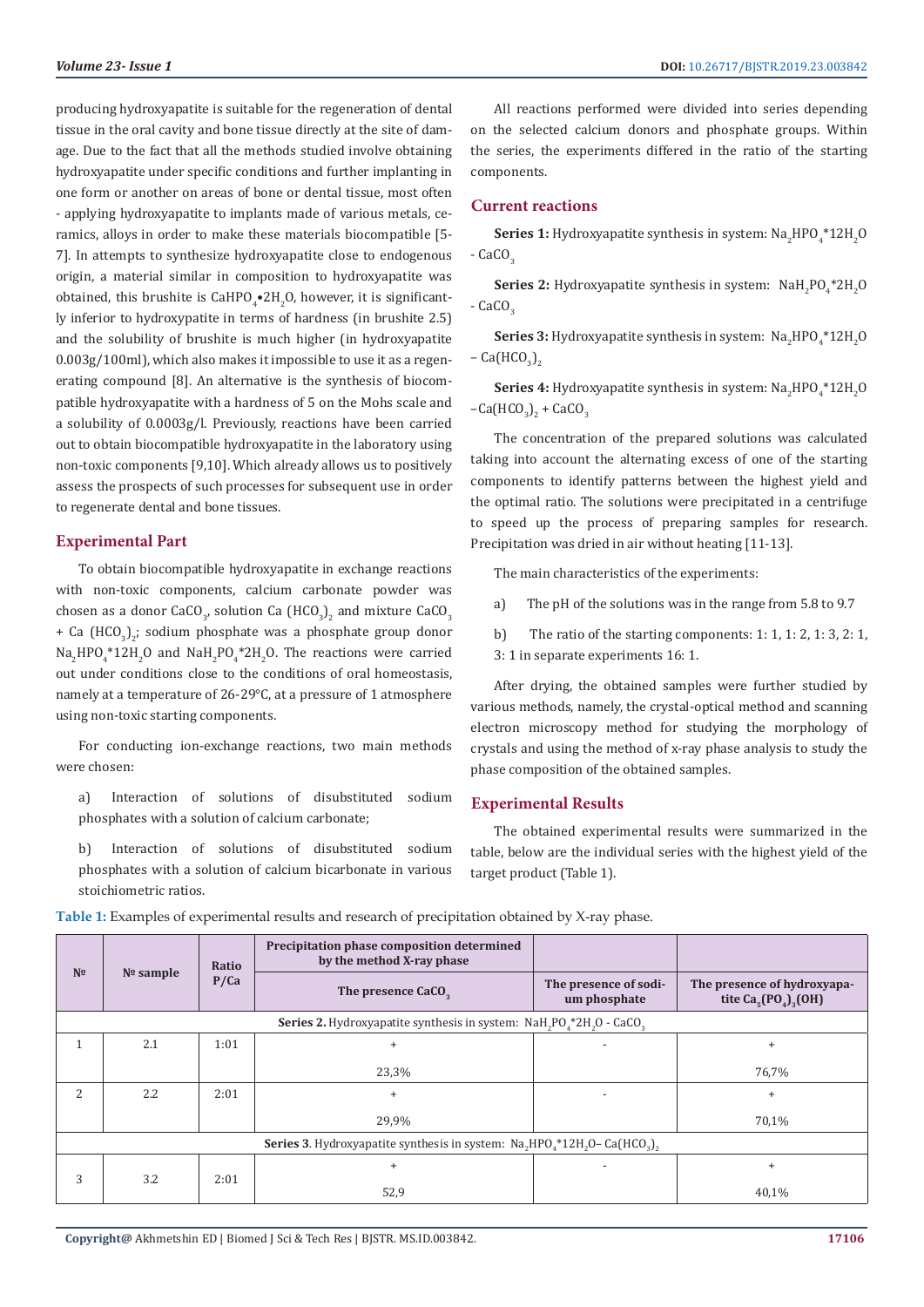|                          | 3.3 | 3:01 | $\overline{\phantom{a}}$ |        | 100% |
|--------------------------|-----|------|--------------------------|--------|------|
| $\overline{\phantom{a}}$ | 3.4 | 8:01 | $\overline{\phantom{0}}$ | $\sim$ | 100% |

### **Research and Analysis of The Results Obtained**

To analyze the obtained samples, we used the crystal optical research method, scanning electron microscopy and the method of x-ray phase analysis. Samples were studied by X-ray powder diffractometry using an EQUINOX 2000 X-ray diffractometer (INEL Inc., France) using copper radiation (Kα1 =  $1.54056\text{\AA}$ ) in steps of 0.03 degrees. Processing of the obtained x-ray was performed using the Match2! Software part. Below is the diffraction pattern of sample  $\mathsf{N}^{\mathsf{D}}$ . 3.3 in the system  $\mathsf{Na}_2\mathsf{HPO}_4^*\text{12H}_2\mathsf{O}$  – Ca $(\mathsf{HCO}_3)_2$  with a ratio of the starting components of 3: 1, which shows the peaks corresponding to the hydroxyapatite phase. (Figures 1) By the method of nondestructive testing of XRD, 34 samples were researched, of which in the 21 samples the presence of hydroxyapatite in an amount of from 8.7% to 100% was recorded. The percentage is the result of an automatic calculation. Some samples were selected for further crystal-optical studies of crystal morphology using the MIN-8 mineralogical immersion microscope and the Tescan Vega3 scanning electron microscope. Below are the results of scanning electron microscopy for individual series: On (Figures 2 & 3) differently oriented needle-shaped crystals are visible, which in their morphology are like hydroxyapatite crystals located in tooth enamel (Figures 3 & 4).



**Figure 1:** Diffraction pattern of sample No. 3.3.



**Figure 2,3:** The obtained SEM image of needle crystals of hydroxyapatite of sample 2.2.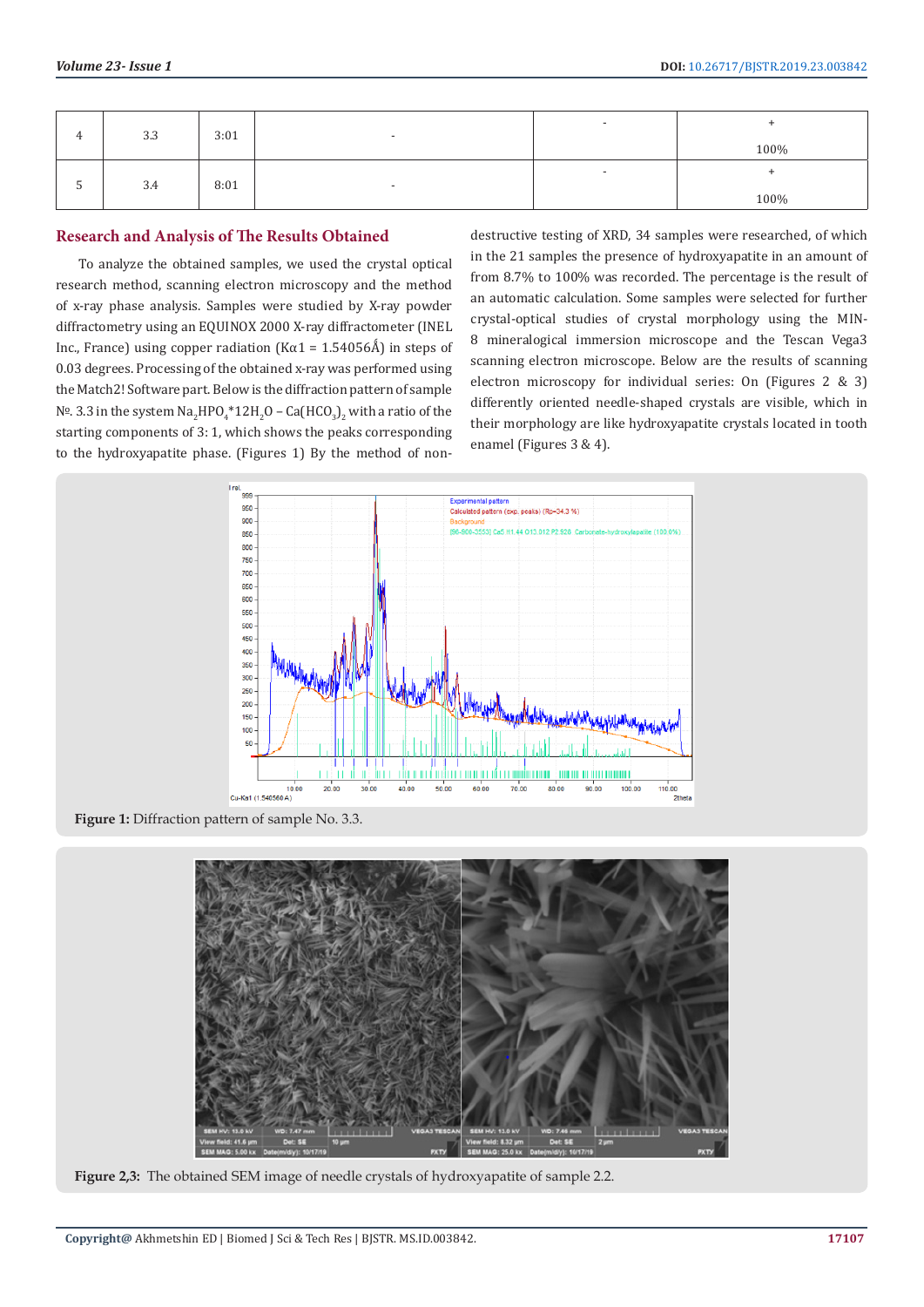

**Figure 4:** SEM image of "needle" crystals of microcrystalline HAP enamel, (X 20,000, JSM-6380LV, JEOL) [11,12].

It is also possible to observe tabular-shaped hydroxyapatite crystals (Figures 5 & 6), which may indicate a different crystallization rate. It should be noted that depending on the topography and degree of maturity of the enamel, the shape and size of hydroxyapatite crystals in it will also be different. Thus, our work shows the possibility of obtaining a 100% yield for individual reactions of the most important biocompatible material hydroxyapatite in metabolic reactions with non-toxic components. The main factors affecting the yield of hydroxyapatite are the use of a solution of calcium hydrogen carbonate as a calcium donor and the P / Ca ratio with a significant excess of sodium, namely in the system  $\text{Na}_2\text{HPO}_4^*\text{12H}_2\text{O}$  –  $\text{Ca}(\text{HCO}_3)_2$  with a ratio of 8: 1 or more the maximum yield of hydroxyapatite was observed and was 100%. These results may open up prospects for the technology of regeneration in hard tissues of the tooth by conducting synthesis directly in the oral cavity.



**Figure 5,6:** The obtained SEM image of the hydroxyapatite crystals of the tabular structure of sample 3.3.

### **Conclusion**

**a)** Synthesis of hydroxyapatite under conditions of homeostasis ( $t=24-28$ °C,  $p=1$  arm) in system: CaCO<sub>2</sub>  $-$   $\text{Na}_2\text{HPO}_4^*12\text{H}_2\text{O}$ ; Ca (HCO<sub>3</sub>)<sub>2</sub>–Na<sub>2</sub>HPO<sub>4</sub>\*12H<sub>2</sub>O; Ca (HCO<sub>3</sub>)<sub>2</sub>+CaCO<sub>3</sub>–  $\text{Na}_2\text{HPO}_4^*12\text{H}_2\text{O}$ ; Ca (HCO<sub>3</sub>)<sub>2</sub>– NaH<sub>2</sub>PO<sub>4</sub>\*2H<sub>2</sub>O is possible. The best results are obtained in systems:  $CaCO<sub>3</sub>$  -NaH<sub>2</sub>PO<sub>4</sub>\*2H<sub>2</sub>O and Ca  $(HCO<sub>3</sub>)<sub>2</sub>$  – NaH<sub>2</sub>PO<sub>4</sub>\*2H<sub>2</sub>O. In these series, the yield of hydroxyapatite was maximum and reached 100% in some experiments.

**b)** As a result of studying the morphology of the crystals of the obtained biocompatible hydroxyapatite, the formation of various forms of crystals was revealed: needle-shaped, tabular. This may indicate a different crystallization rate.

The results of this research work can be used to develop a technology for repairing damaged areas of tooth hard tissues by conducting hydroxyapatite synthesis directly in the oral cavity due to the use of non-toxic components, ease of synthesis and good reproducibility of the results.

#### **References**

- 1. The journal Science and Life. The Third Way-Regeneration.
- 2. L Polezhaev. Doctor of Biological Sciences. (Institute of Development Biology, USSR Academy of Sciences).
- 3. Baderddinov RR. The scientific journal Successes of modern science.
- 4. Sharkeev Yu P. Basis of interaction of biological tissues with artificial materials. The subject of medical materials science. The concept of implants.
- 5. Sharkeev Yu P. basis of interaction of biological tissues with artificial materials. The main classes of materials for medicine, medical equipment and dentistry.
- 6. Kuleshov KS. Obtaining synthetic hydroxyapatite for the formation of biocoatings on medical implants.
- 7. [Kunenkov EV \(2009\) Synthesis of nanocrystalline calcium hydroxyapatite](https://www.semanticscholar.org/paper/Synthesis-of-nanocrystalline-calcium-hydroxyapatite-Safronova-Putlyaev/1df37acc6bd3730b3cb89a0d0009e14fde4597b5) [from calcium sugars and ammonium hydrogen.](https://www.semanticscholar.org/paper/Synthesis-of-nanocrystalline-calcium-hydroxyapatite-Safronova-Putlyaev/1df37acc6bd3730b3cb89a0d0009e14fde4597b5)
- 8. [Safronova TV \(2007\) Hydroxyapatite-based ceramic materials obtained](https://link.springer.com/article/10.1134/S0020168507080158) [from solutions of various concentrations. Inorganic materials 43\(8\):](https://link.springer.com/article/10.1134/S0020168507080158) [901-909.](https://link.springer.com/article/10.1134/S0020168507080158)
- 9. Putlyaev Valery Ivanovich (RU), Lukin Evgeny Stepanovich (RU), Tretyakov Yuri Dmitrievich (RU), Reshotka Daria Sergeevna (RU), Safronova Tatyana Viktorovna (RU) patent 2431599.
- 10. Akhmetshin EA, Zhibarev AM. RF patent No. 2505479.
- 11. [Akhmetshin EA, Zhibarev AM \(2014\) Proceedings of the Academy](http://www.kirj.ee/proceedings) [of Sciences: Chemical Series 5. Prospects for producing bioidentical](http://www.kirj.ee/proceedings) [materials.](http://www.kirj.ee/proceedings)
- 12. Kashkarov VM, Goloshchapov DL, Domashevskaya EP, Shumilovich BR (2011) XRF and IF studies of nanocrystalline synthesized and biogenic HAP. Surface. X-ray synchrotron and neutron studies 12: 1-7.
- 13. Kunin AA (2008) Topological features of the mineral and organic components of tooth enamel. Voronezh: Bulletin of the Institute of Dentistry 6: 4-6.